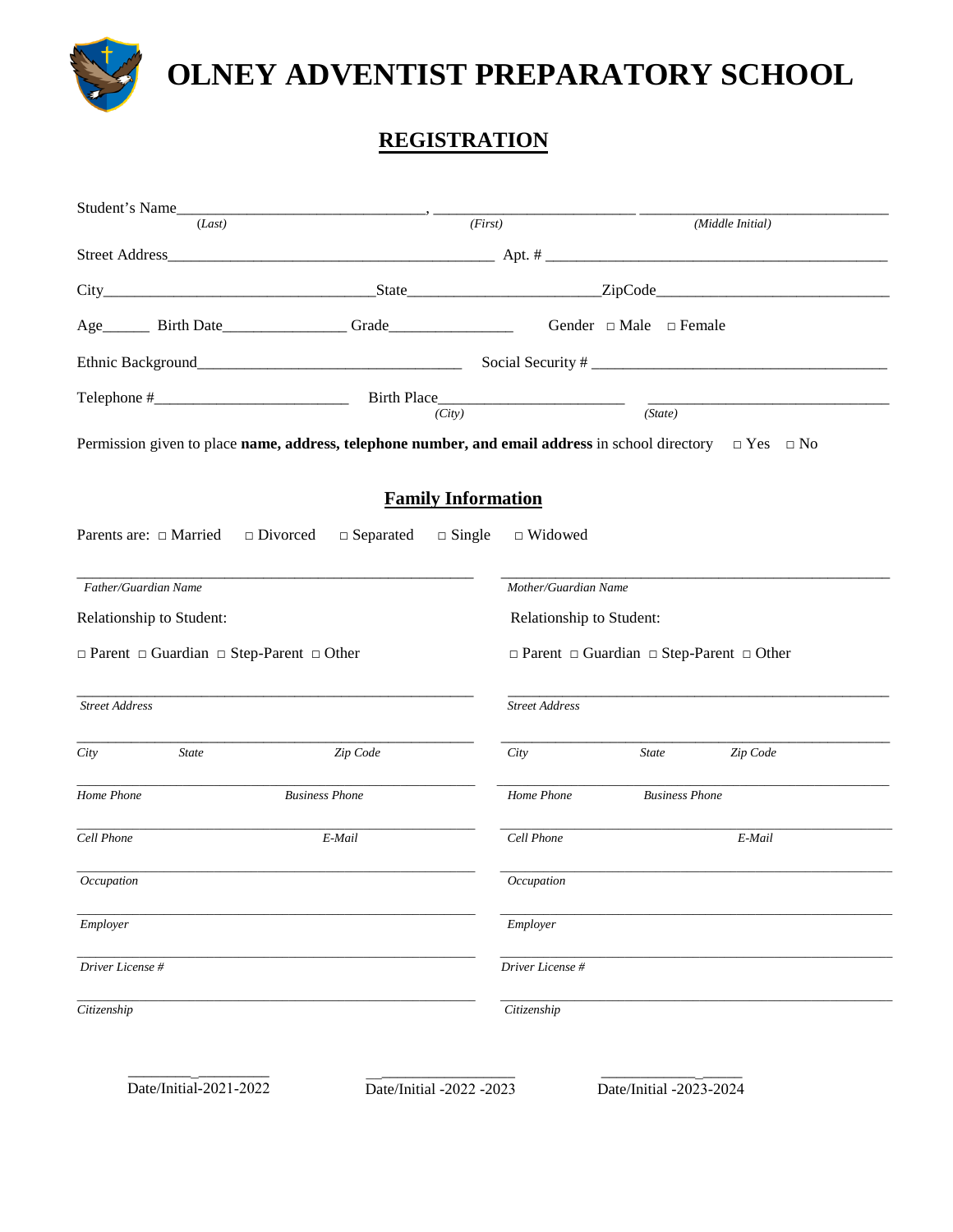

## **OLNEY ADVENTIST PREPARATORY SCHOOL**

For the purposes of emergencies, school activities, and school development, it would be appreciated if you would provide us with the following information:

| <b>Paternal Grandparents</b>                 |              |          | <b>Maternal Grandparents</b> |                              |              |          |  |
|----------------------------------------------|--------------|----------|------------------------------|------------------------------|--------------|----------|--|
| Name                                         |              |          | Name                         |                              |              |          |  |
| <b>Street Address</b>                        |              |          |                              | <b>Street Address</b>        |              |          |  |
| City                                         | <b>State</b> | Zip Code |                              | City                         | State        | Zip Code |  |
| Home Telephone #                             |              |          |                              | Home Telephone #             |              |          |  |
|                                              |              |          |                              | <b>Religious Information</b> |              |          |  |
| Father/Guardian                              |              |          |                              | Mother/Guardian              |              |          |  |
| Religious Affiliation                        |              |          |                              | Religious Affiliation        |              |          |  |
| $\Box$ SDA                                   | $\Box$ Other |          |                              | $\square$ SDA                | $\Box$ Other |          |  |
| Church Membership                            |              |          |                              | Church Membership            |              |          |  |
| Church Address                               |              |          |                              | Church Address               |              |          |  |
| Church Telephone                             |              |          |                              | Church Telephone             |              |          |  |
| Pastor's Name                                |              |          |                              | Pastor's Name                |              |          |  |
| Is your child baptized? $\Box$ Yes $\Box$ No |              |          |                              | If baptized, provide date    |              |          |  |

\_\_\_\_\_\_\_\_\_\_\_\_\_\_\_\_\_\_ Date/Initial-2021-2022

\_\_\_\_\_\_\_\_\_\_\_\_\_\_\_\_\_\_\_ Date/Initial -2022 -2023

\_\_\_\_\_\_\_\_\_\_\_\_\_\_\_\_\_\_ Date/Initial -2023-2024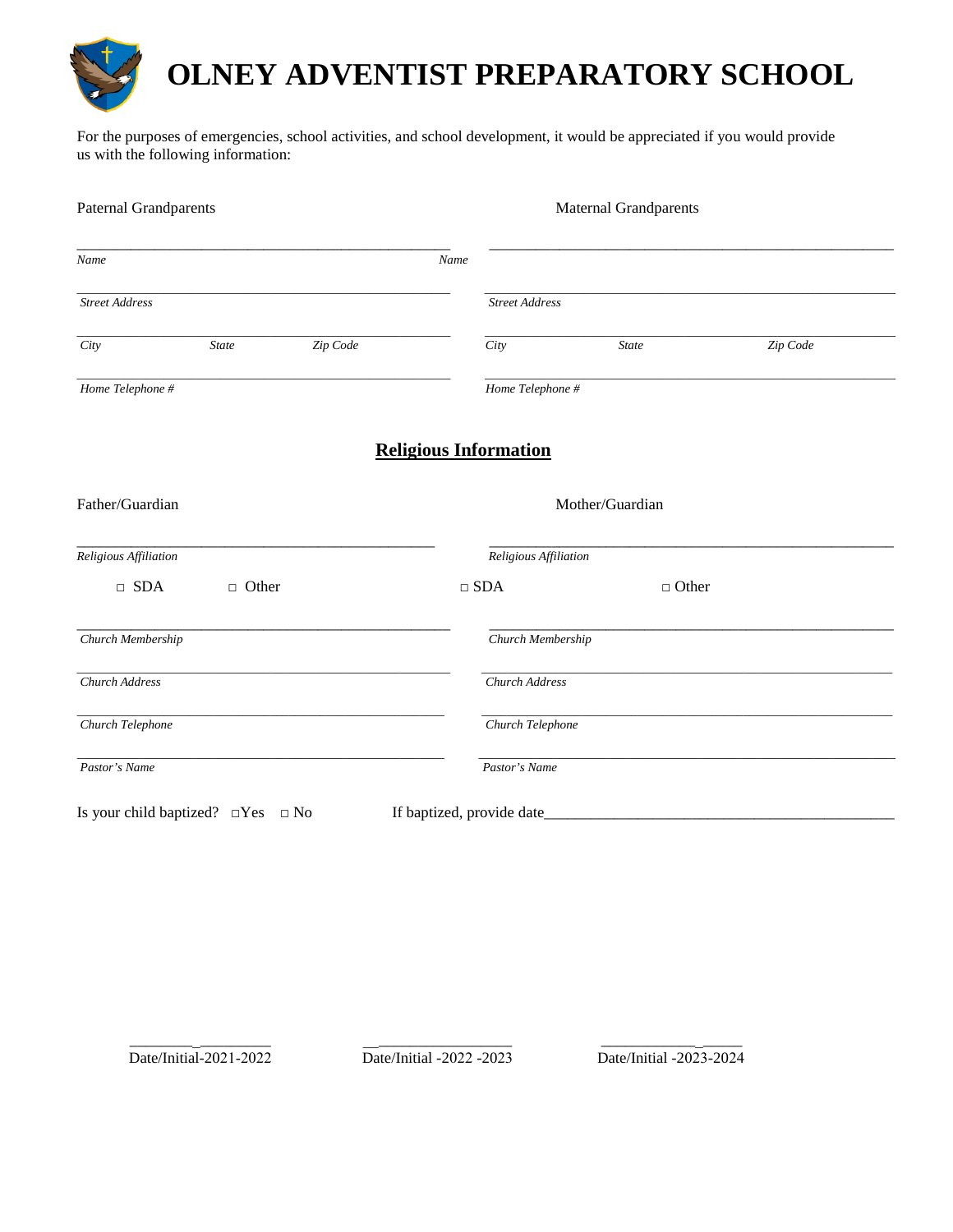

### **OLNEY ADVENTIST PREPARATORY SCHOOL**

#### **Permission Form**

Student's Name\_\_\_\_\_\_\_\_\_\_\_\_\_\_\_\_\_\_\_\_\_\_\_\_\_\_\_\_\_\_\_\_\_\_\_\_\_\_\_\_\_\_\_\_\_\_ Grade \_\_\_\_\_\_\_\_\_\_\_\_\_\_\_\_\_\_\_\_\_\_\_

#### **Car Pool & Early Closing Contact**

My child has permission to ride home with the following persons for car pool or in the event that it is necessary for Olney Adventist Preparatory School to close before the end of the school day because of inclement weather or another emergency:

| Name                        | Telephone Number |
|-----------------------------|------------------|
| Name                        | Telephone Number |
| Name                        | Telephone Number |
| <b>Signature of Parents</b> | Date             |

#### **Short Message Service (Text) Permission**

□ Olney Adventist Preparatory School may SMS text me with updates, schedule changes, or in the case of an emergency.

#### **Photograph Permission**

Olney Adventist Preparatory School has my permission to use photographs or videos of my child in school publications, at their web site, and in promotional material.

\_\_\_\_\_\_\_\_\_\_\_\_\_\_\_\_\_\_\_\_\_\_\_\_\_\_\_\_\_\_\_\_\_\_\_\_\_\_\_\_ \_\_\_\_\_\_\_\_\_\_\_\_\_\_\_\_\_\_\_\_\_\_\_\_\_\_\_\_\_\_\_\_\_\_\_\_\_\_\_\_\_ *Signature of Parents Date*

#### **Social Media Permission**

Olney Adventist Preparatory School has my permission to use photographs or videos on social media websites. **Student names will not be published.** 

\_\_\_\_\_\_\_\_\_\_\_\_\_\_\_\_\_\_\_\_\_\_\_\_\_\_\_\_\_\_\_\_\_\_\_\_\_\_\_\_ \_\_\_\_\_\_\_\_\_\_\_\_\_\_\_\_\_\_\_\_\_\_\_\_\_\_\_\_\_\_\_\_\_\_\_\_\_\_\_\_\_ *Signature of Parents Date*

\_\_\_\_\_\_\_\_\_\_\_\_\_\_\_\_\_\_ Date/Initial-2021-2022

 $\overline{\phantom{a}}$  , and the contract of the contract of the contract of the contract of the contract of the contract of the contract of the contract of the contract of the contract of the contract of the contract of the contrac  $\overline{\text{Date}}$ /Initial -2022 -2023

\_\_\_\_\_\_\_\_\_\_\_\_\_\_\_\_\_\_ Date/Initial -2023-2024